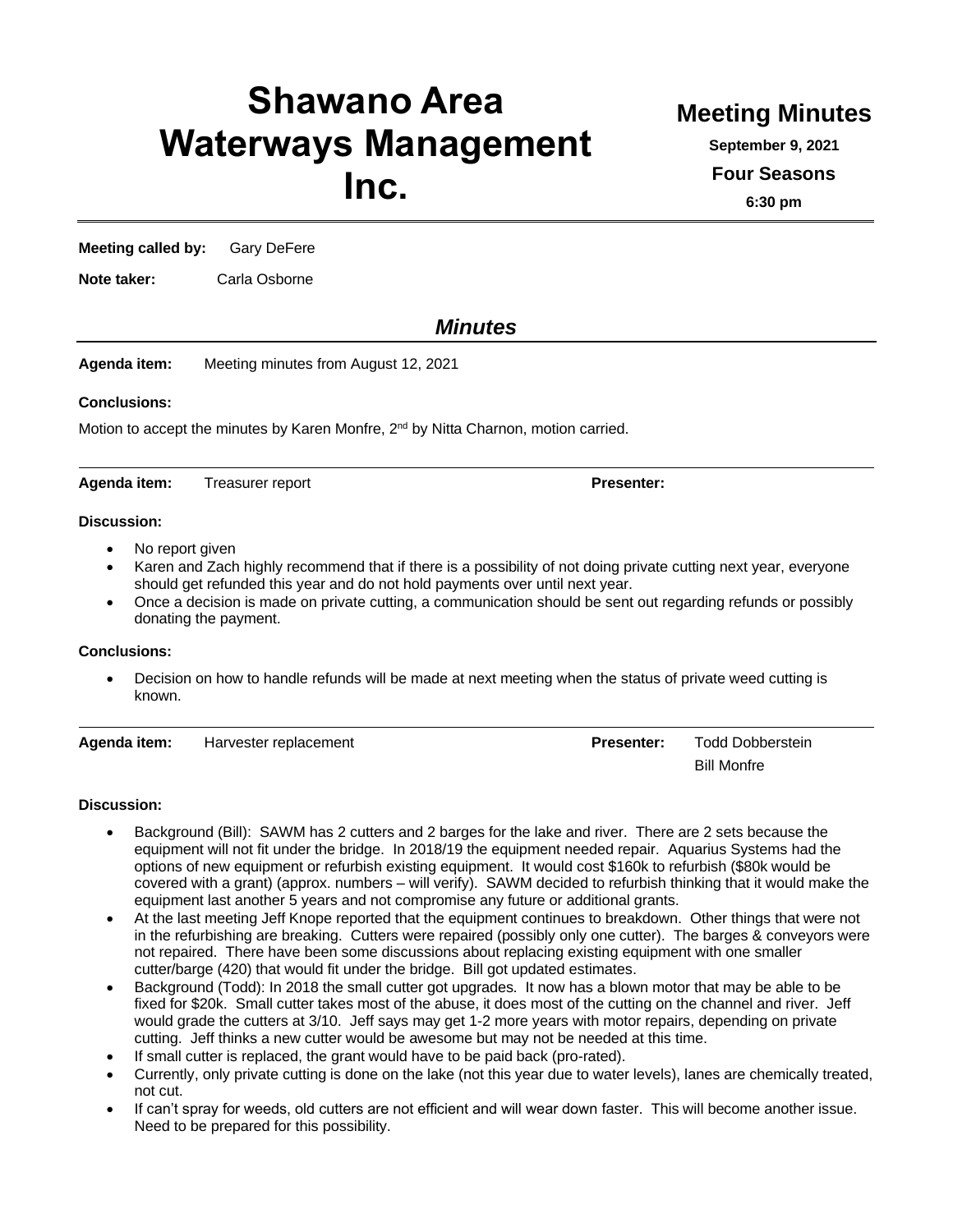- Jeff K. recommends fixing the small cutter and use 2-3 more years (with or without private cutting), but don't sell it and keep as a backup. Equipment not worth much so don't get rid of it. Keep it so you don't have to pay back grant.
- Bill will check on grant availability or to ability to re-apply for a grant.
- There are concerns if grants will not be available in the future or will be at a reduced amount.
- If we allocate more money for harvesting equipment, it needs to be done by December.
- Pat Strom is connecting with Jeff K on equipment.
- Need to think about who would be running new expensive equipment. New equipment is more advanced and designed to prevent damage.
- Need to create a committee to make recommendation to the board. Note that forming committees may take time and might need to make a decision sooner.

#### **Conclusions:**

Current equipment needs repair. May be able to get 2-3 more years of use with existing equipment if motor is repaired on the small cutter. A decision will need to be made to repair and keep existing equipment and/or purchase new equipment. Decisions will depend on grant eligibility, the possibility of not being able to chemically treat the lake, and whether private cutting will continue. A committee should be formed to make a recommendation to the board.

#### **Action items Person responsible Deadline**

| Check on grant availability and eligibility | <b>Bill Monfre</b> | Next meeting |
|---------------------------------------------|--------------------|--------------|
|                                             |                    |              |

**Agenda item:** Private cutting options **Presenter: Presenter:** 

#### **Discussion:**

- Background: Originally there was not private cutting but decided to do it since we had the equipment.
- Likely losing money on private cutting, but it may look good politically.
- It is hard to estimate actual cost of private cutting. Costs are not divided between public and private cutting.
- Most board members feel that we should not do it if it is not economical. Some concern if we would lose membership if it were discontinued.
- Should find out true cost to operate cutters so we could charge that for private cutting but should also know the cost for future investments.
- Harvesting should be for the betterment of the lake and focus on the public areas. Focus on the message of "good for all". Disassociate from special interests/favors.
- Social media may be offsetting advertising that was done with cutting in the past.

#### **Conclusions:**

Get more information on costs and decide on private cutting at next meeting.

| <b>Action items</b> |                                                                                             | <b>Person responsible</b> | <b>Deadline</b> |
|---------------------|---------------------------------------------------------------------------------------------|---------------------------|-----------------|
|                     | Get cost estimates for cutting and the number of current<br>private cuttings and donations. | Karen Monfre              | Next meeting    |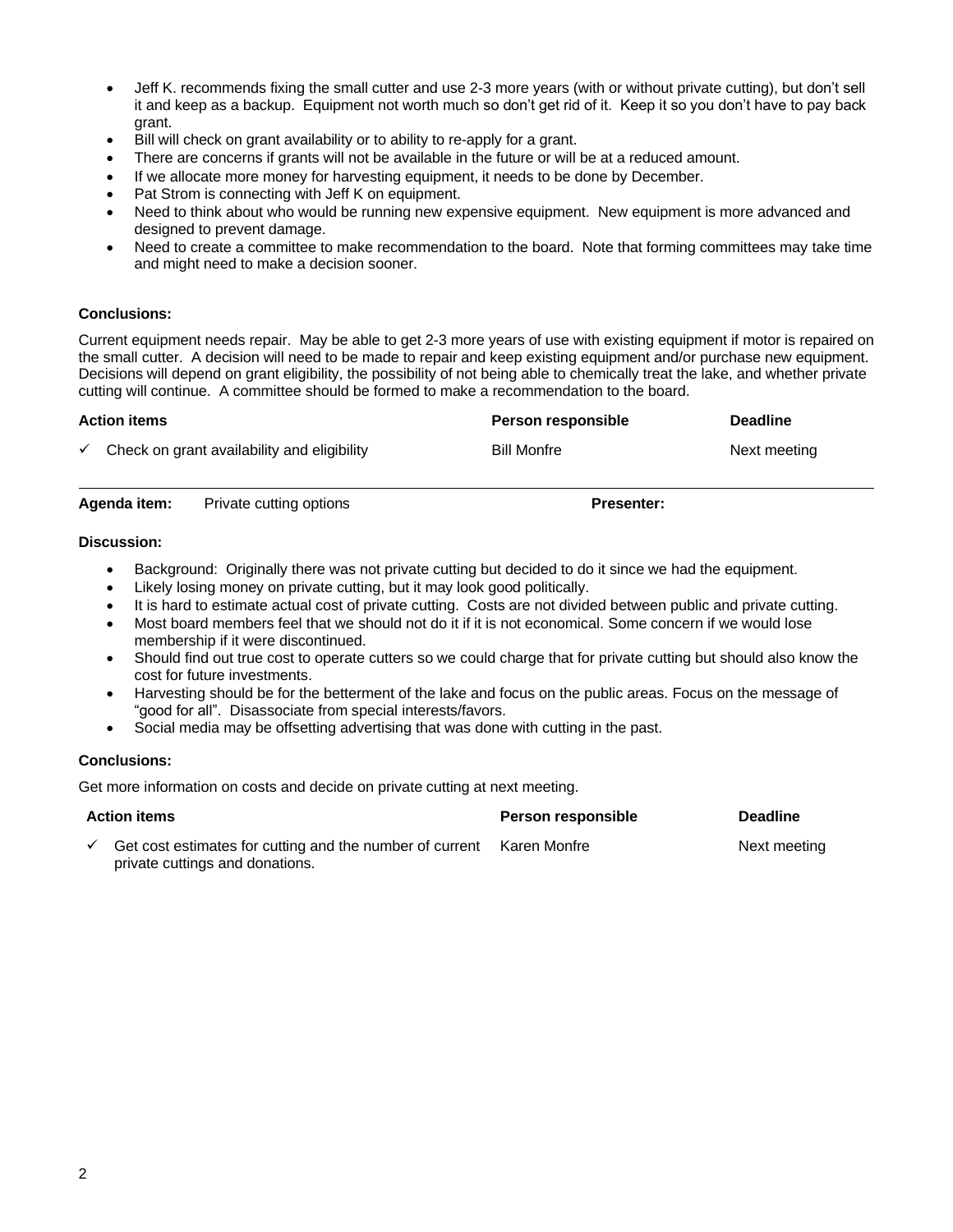#### **Agenda item:** Update on Bouys **Presenter:** Todd Dobberstein

#### **Conclusions:**

Did not get an update from Kort but will have an expense coming up. May be able to get a grant to cover costs.

| Agenda item: | Eagle Creek Cost Sharing - Update on Options | <b>Presenter:</b> | <b>Bill Monfre</b>         |
|--------------|----------------------------------------------|-------------------|----------------------------|
|              |                                              |                   | <b>Paul Seidenstricker</b> |
|              |                                              |                   | Jeff Puissant              |

#### **Discussion:**

- Bill and Paul met with David Fox from Eagle Creek. David Fox has contacted 2 consulting firms regarding the scope requirements of the application and the cost associated with developing and implementing the scope items. He expected to have estimates back by mid to end of Sept. and will get back to us with the estimates.
- \$30k that we have allocated may be inadequate, may need up to \$100k
- Eagle Creek may be reluctant to give us full veto power on expenditures, may need to approve each P.O. to make sure we can afford it.
- Another option would be to approve expenditures if they exceed the estimates (assuming solid estimates).

#### **Conclusions:**

Wait to see what the estimates are and propose that we need to approve expenditures that exceed the estimates.

| <b>Action items</b> |                                                                    | <b>Person responsible</b> | <b>Deadline</b> |
|---------------------|--------------------------------------------------------------------|---------------------------|-----------------|
|                     | Bring estimates from Eagle Creek to next board meeting Bill Monfre |                           | Next meeting    |

| Agenda item: | Formation of comprehensive plan commission | <b>Presenter:</b> | Todd Dobberstein |
|--------------|--------------------------------------------|-------------------|------------------|
|              |                                            |                   | Jeff Brunson     |

#### **Discussion:**

- SLCMP suggests forming committees to bring recommendations to board.
- Todd passed out a document (created by Todd and Jeff B) with suggestions for standing committees and what they would oversee.
- Need to recruit others from membership (non-board members) to be on committees and have a board member chair the committee.
- A SAWM task list document (created by Todd and Jeff B) was passed out. This will be used to create a working spreadsheet of tasks that need to be done and the timeframe. This should help streamline meetings and have a game plan going into the meetings.

| <b>Action items</b> |                                                                                 | Person responsible | <b>Deadline</b> |
|---------------------|---------------------------------------------------------------------------------|--------------------|-----------------|
| ✓                   | Review committee document and decide which<br>committees you are interested in. | All board members  | Next meeting    |
| $\checkmark$        | Fill out SAWM task list spreadsheet.                                            | All board members  | Next meeting    |

## *Other Information*

#### **Special Notes:**

Lidia Williams from WAMSCO attended the meeting.